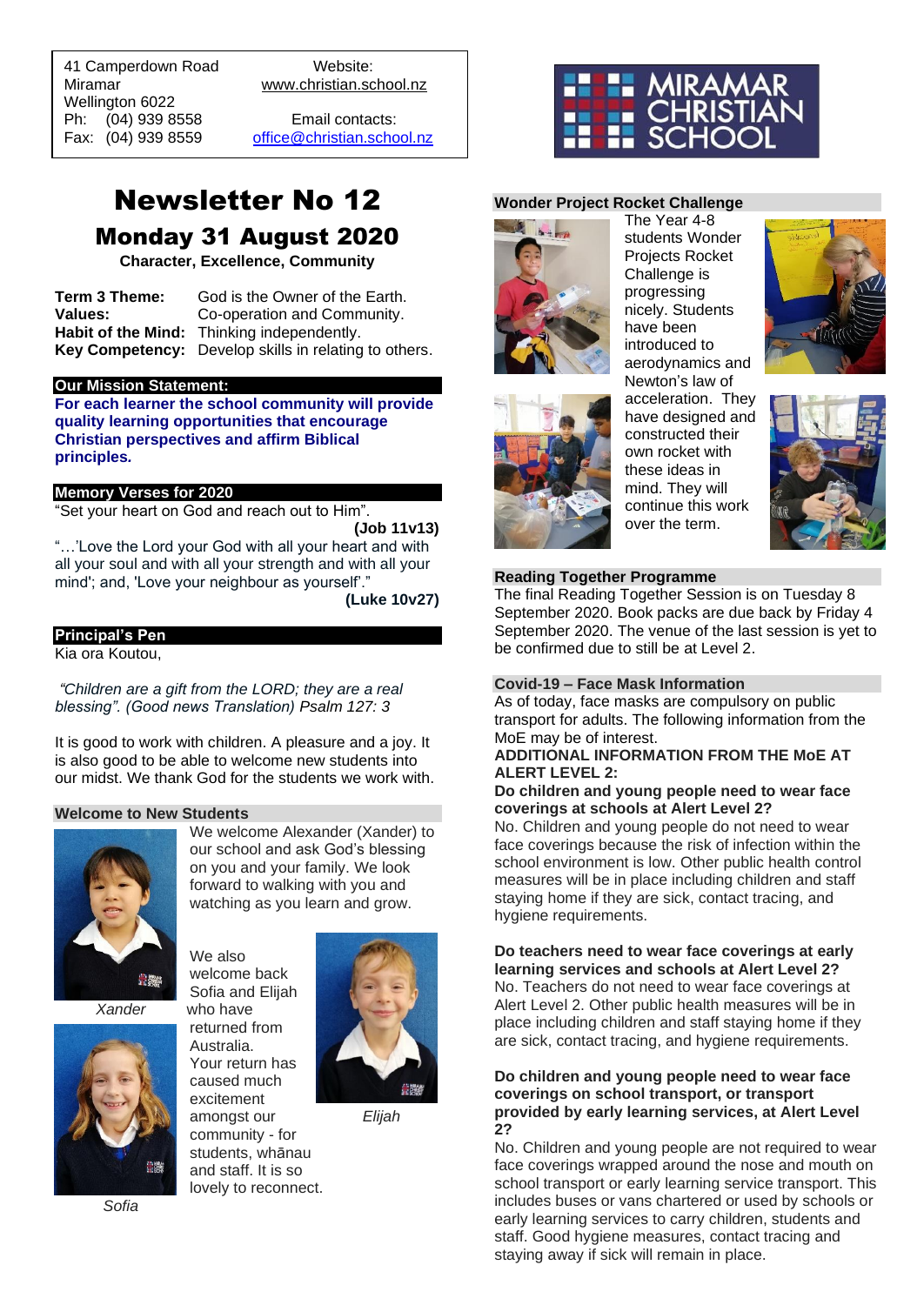**Do all children and young people need to wear face coverings on public transport at Alert Level 2?** No. Children **under 12** years of age are **not** required to wear face coverings on public transport at Alert Level 2. Children **aged 12 and over are** required to wear face coverings at Alert Level 2 (as are the majority of New Zealanders).

## **Who is exempted from wearing face coverings on public transport at Alert Level 2?**

Children **under 12** years of age are **not** required to wear face coverings on public transport at Alert Level 2.

For people with a physical or mental health illness or condition or disability that makes wearing a face covering unsuitable, they will be exempted from having to wear a face covering on public transport.

Further information on face coverings is available on the [covid19.govt.nz](http://covid19.govt.nz/) website.

## **Prayer**

## **Praise**

- For the opportunity to provide Christian schooling in Wellington.
- For the opportunity to promote our school at the Best Beginnings Open Evening.
- For the life and joy that children bring.
- For answers to prayers.

## **Prayer**

- That God will grant students the ability to synthesis their learning about sustainability and apply it to life.
- For God's wisdom, anointing and blessing on the work of our Principal, teaching staff, office manager and children.
- That God would continue to make Miramar Christian School visible in the community.
- For effective communication information about Miramar Christian School as we promote our school at the Best Beginning Parent Evening tomorrow.
- That we as a Christian School Community would find practical ways to help others in our local and wider communities – that we could be a blessing to others.

## **Prayer Students**

• For our prayer students and their families: - **Week 7:** Hazel, Hugo, Oliver **Week 8:** Sophie, Judah, Chirag

We thank you for your on-going support. If you have any questions, please contact me (Kaye Gillies) on 021 293 5390.

> Shalom and Ngā Mihi **Kaye Gillies Principal**

## SCHOOL DIARY

| <b>Every Mon</b>      | Assembly (time to be advised)                  |
|-----------------------|------------------------------------------------|
| <b>Every Wed</b>      | Subway ordered lunch (optional)                |
| <b>Every Tues/Fri</b> | Wheels Day / Wear PE Uniform                   |
| <b>Every Thurs</b>    | Technicraft (Yrs 7-8)                          |
| <b>Every Fri</b>      | Music Lessons, 8:30am - 10:45am                |
| <b>Every Sun</b>      | 10am Gateway Baptist Church - all welcome      |
| Aug                   |                                                |
| Mon 31 Aug            | Shared Assembly 2:30pm                         |
| <b>Sep</b>            |                                                |
| Tues 1 Sep            | Sports @ ASB 1:20-2:05pm                       |
| Mon 7 Sept            | Assembly 2:30pm                                |
| Tues 8 Sept           | Sports @ ASB 1:20-2:05pm                       |
| Tues 8 Sept           | Reading Together, 3:15pm, Venue TBC            |
| Fri 11 Sept           | Kauri Class - Wonder Projects Rocket Challenge |
| Mon 14 Sept           | Shared Assembly 2:30pm                         |
| Tues 15 Sept          | Sports @ ASB 1:20-2:05pm                       |
| Fri 18 Sept           | Yr4-8 Library Visit 11:30am                    |
| Fri 18 Sep            | Kauri Class - Wonder Projects Rocket Challenge |
| Mon 21 Sept           | Assembly 2:30pm                                |
| Mon 21 Sept           | BoT Mtg, 6:30pm, Rm 4                          |
| Tues 22 Sept          | Sports @ ASB 1:20-2:05pm                       |
| Fri 25 Sept           | Mufti Day (bring a gold coin)                  |
| Fri 25 Sept           | Kauri Class - Wonder Projects Rocket Challenge |
| Fri 25 Sept           | End of Term 2 (3pm finish)                     |
| Oct                   |                                                |
| Mon 12 Oct            | Term 4 starts (9am)                            |

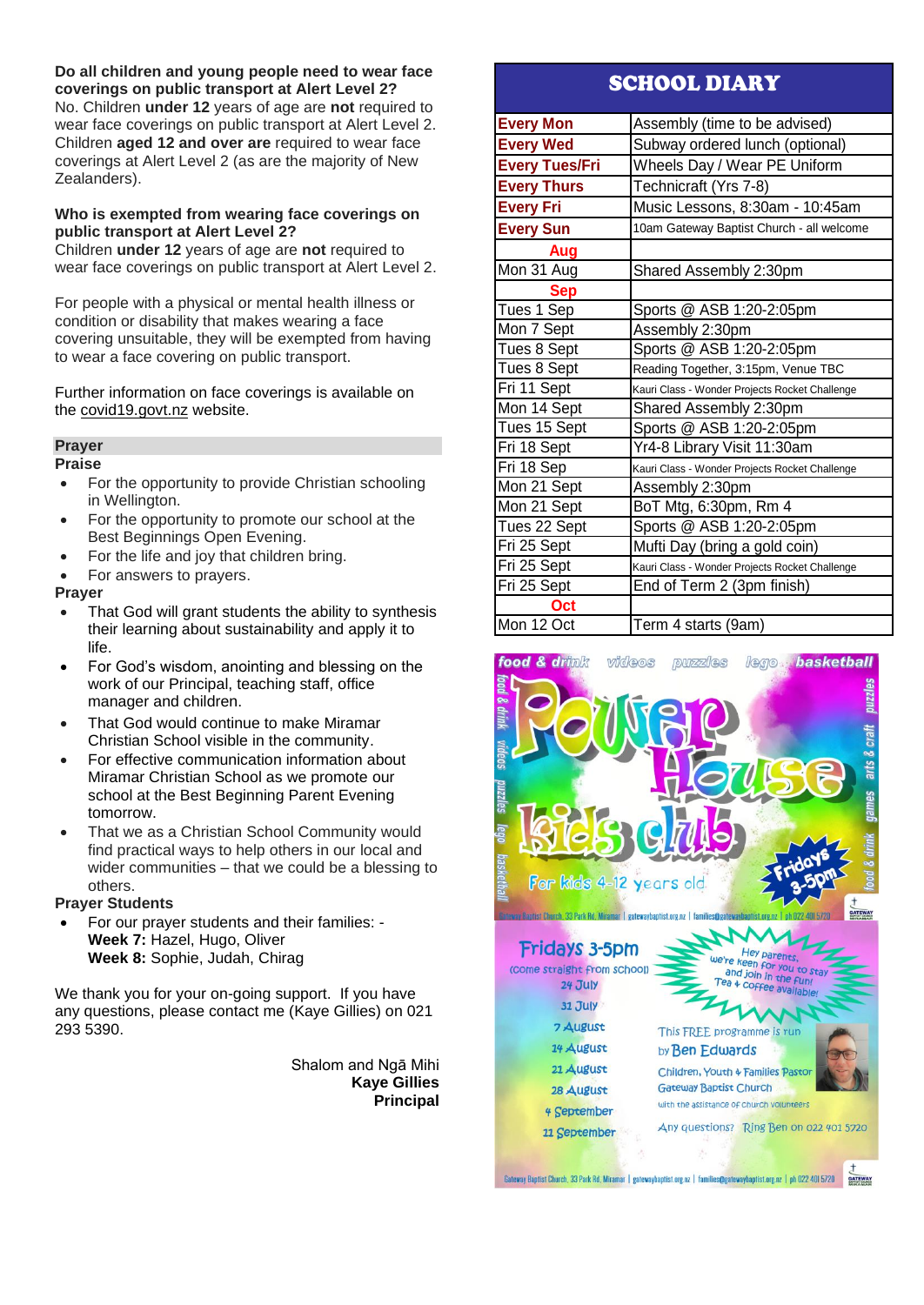are looking for young women aged 11-<br>who are passionate about making a<br>difference in the world 16

Spirit & Soul

TSOUL.ORG.NZ/APPLY

# **WE ARE LOOKING FOR A YOUNG WOMAN WHO IS:**

- $\bullet$  aged 11-16
- passionate about empowering young women
- confident and has initiative to do work/suggest ideas
- committed to completing work by deadlines given
- available to do at least 2 hours per week of work

WWW.SPIRITSOUL.ORG.NZ/APPLY



### **School Holiday Computer Classes.**

Grand Training runs educational and fun computer classes, school holidays, Saturday or after school at Wellington Girls College and The Johnsonville Club for ages 5 to 15.

- Learn to Code; Scratch, Python or Java<br>Learn to Code & Create 3D Games.
- 
- Minecraft
- Web Design, HTML and CSS Build a PC
- Film and Video Editing
- Discovery Course in Computing suitable for younger children

## Information & bookings:

grandtraining.co.nz or call 499-2211





## **Music School Holiday Programmes** Fun and educational for musical kids. Located in

Kilbirnie and suitable for ages 5 to 15. Great for singers, guitarists and keyboardists. Song writing, busking trip's, learning modern pop/rock songs and lots more. **Sep-Oct dates 2020**

# **Week 1:** Monday 28th, Tuesday 29th and Wednesday

30th of September.

**Week 2:** Monday 5th, Tuesday 6th and Wednesday 7th of October.

## **Capital Trout Centre Open Day Sunday 6th September 2020**

**FIRST CHILDRENS OPEN DAY for the season!** Children must have a licence to fish for trout and free licences/tickets are available from Monday 24th August 2020 at **Capital Fishing, 49 Ghuznee Street (off Cuba Mall)**. The Centre is located behind the WCC Administration buildings on the way to the Wellington City Council Southern Landfill, on Landfill Road, Happy Valley, Wellington and is open to the public on specific days. Children do not have to bring any gear as Club members will assist children to catch a trout on fly fishing tackle. As the Centre is manned and maintained by volunteers, we rely on donations to cover our expenses of purchasing the fish from the hatcheries, fish food and general maintenance. Your donations will be appreciated. Contact: Strato 387 7878(wk), 386 3740(hm) **email: [strato.cotsilinis@gmail.com](mailto:strato.cotsilinis@gmail.com)**

## **Artrageous Holiday Adventure**

*DATES: 28 Sep – 9 Oct 20 VENUE: Pavillion at Wellington High School, Taranaki St, Mt Cook, Wellington TIME & PRICE: 8:30am–3pm - \$69 AFTER CARE COST: 3pm-5:15pm - \$15 Bookings essential.*

## **ARTRAGEOUS KIDS**

https://enrolmy.com/artrageous-kids/book-now/30- Artrageous-Holiday-Adventure

Aimed at children aged 5-12 years. Our classes provide a space for all children to explore at their own pace; chaotic or careful, gingerly or with gusto, tiptoeing or tromping. Our aim is to draw out their creativity, not stuff things in! **Bookings essential.** [BOOK NOW!](https://enrolmy.com/artrageous-kids/book-now/30-Artrageous-Holiday-Adventure)

VENUE*:* Poneke Dojo, Prince of Wales Park, Salisbury Tce, Mt Cook, Wellington

*8.30am–3:00pm \$69 and after care 3:00pm-5.15pm \$15*

## **BIG KIDS (OLDERAGEOUS) [https://enrolmy.com/artrageous](https://enrolmy.com/artrageous-kids2016/activity/27-OLDERAGEOUS_Creative_Exploration)[kids2016/activity/27-](https://enrolmy.com/artrageous-kids2016/activity/27-OLDERAGEOUS_Creative_Exploration)**

## **[OLDERAGEOUS\\_Creative\\_Exploration](https://enrolmy.com/artrageous-kids2016/activity/27-OLDERAGEOUS_Creative_Exploration)**

Our BIG KIDS programme is aimed at children aged 10- 14 years. Providing them with a space, focused adult attention and loads of resources. This programme is tailored to draw out older children's interest in creating and using their imagination and creativity in a hilariously fun atmosphere.